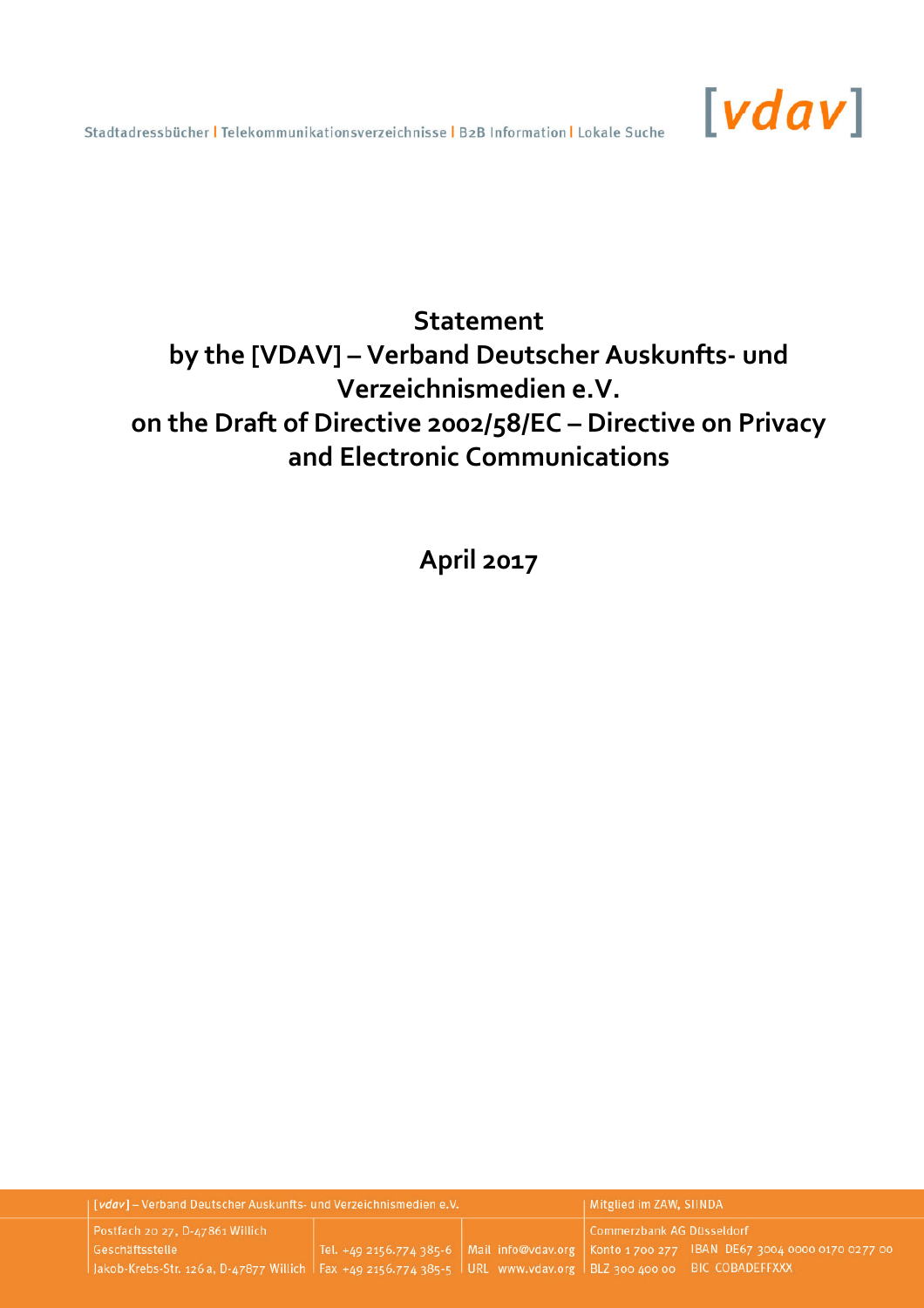# $[vdav]$

# **Contents**

- **I. Introducing the [VDAV] Verband Deutscher Auskunfts- und Verzeichnismedien e.V.**
- **II. Current procedure and legal framework**
- **III. General comments on the draft of Article 15 and Recitals 30 and 31**
- **IV. Individual statements** 
	- **1. Obligations incumbent on operators of publicly accessible directories**
	- **2. Requirement of consent / Level playing field / Equal treatment e.g. WhatsApp**
	- **3. Bureaucratisation**
	- **4. Definition of legal persons**
	- **5. Restriction of competition**
	- **6. Amendments**
- **V. Text synopsis**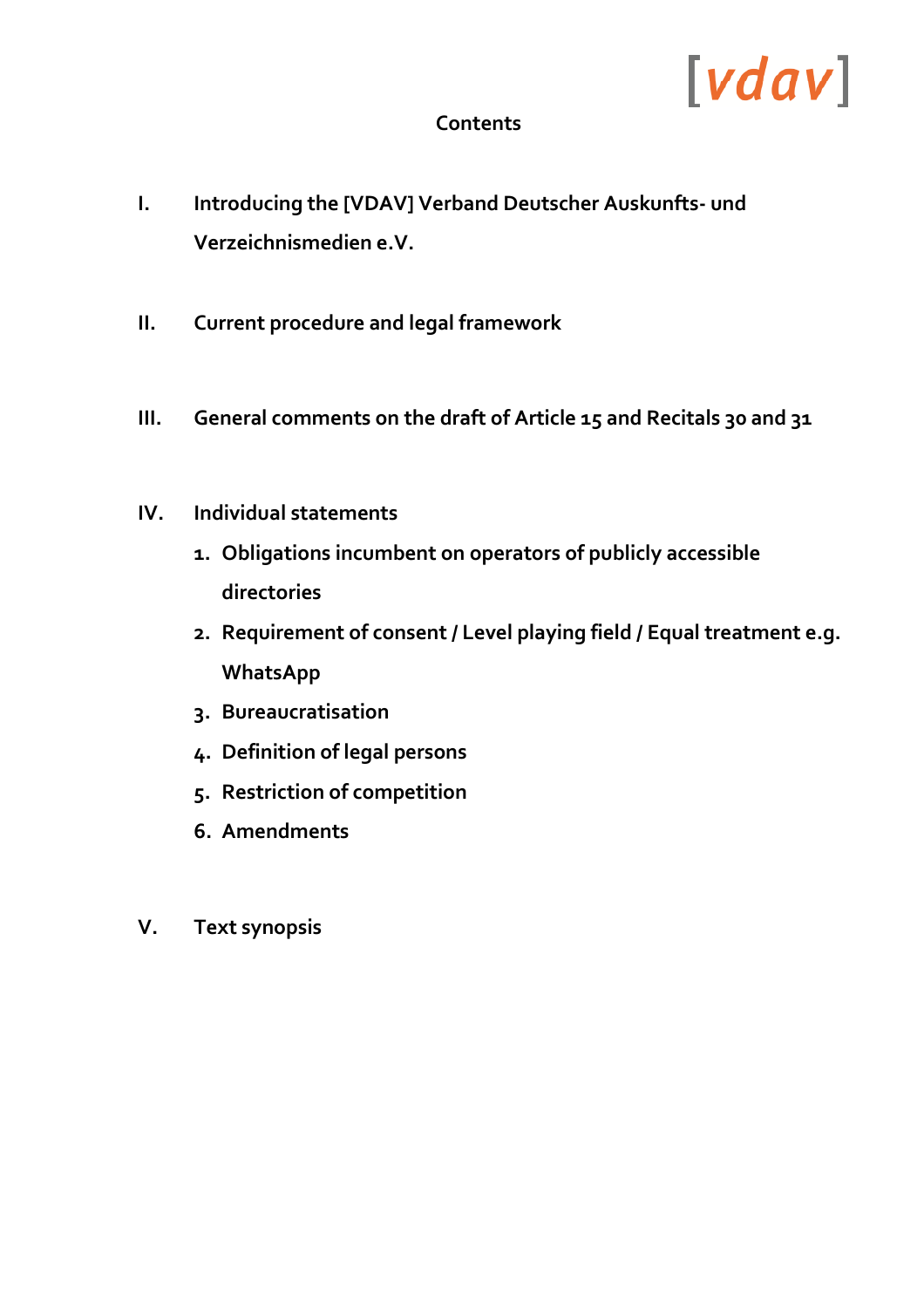#### **I. Introducing the [VDAV] Verband Deutscher Auskunfts- und Verzeichnismedien e.V.**

*The [VDAV] Verband Deutscher Auskunfts- und Verzeichnismedien e.V. (Association of German Information and Directory Media) is the industry association of which companies and publishers operating in Germany are members, whose products and offers in all media areas are based on the publication of systematically organised data. These companies primarily include the providers of telecommunication directories, B2B information, city address directories and similar products.* 

*For example, our member companies – currently numbering around 150 – provide Das Telefonbuch, Das Örtliche and Gelbe Seiten,* in conjunction with DeTeMedien, Deutsche Telekom Medien GmbH*, gewusst-wo, billiger.de and many other directory media as print, online and mobile offerings.*

*Directory media are an integral part of everyday life for people in Germany; according to the latest IPSOS study from November 2016, almost 94% of people aged over 14 years use these local search providers to find and contact service providers, suppliers, doctors and other freelance professionals as well as private individuals.* 

*Moreover, over 70% of Germans search for the contact addresses of private individuals and over 80% for business contacts. Approximately 2,800 million searches are performed every year using Das Örtliche and Das Telefonbuch alone; this equates to around eight million searches per day through only these two offerings.* 

*The use of directory media is free for the user and print products are also provided at no charge. The directories are financed by means of ads placed by commercial advertisers. Advertising revenue through what are known as 'white pages' (media with private entries sorted alphabetically by name) amounts to roughly € 500 million per year in Germany.* 

*Over 100, typically medium-sized and often family-run media companies issue the branded products Das Telefonbuch, Das Örtliche and Gelbe Seiten in Germany. Additional providers have also emerged since the liberalisation of the market around 15 years ago, who produce communication directories under other titles. The companies affiliated with the [VDAV] directly and indirectly secure about 30,000 jobs in Germany. They represent essential and indispensable drivers of a healthy market economy and strive to be able to provide the most comprehensiveness possible, taking into account any necessary protection mechanisms for the listed contacts.*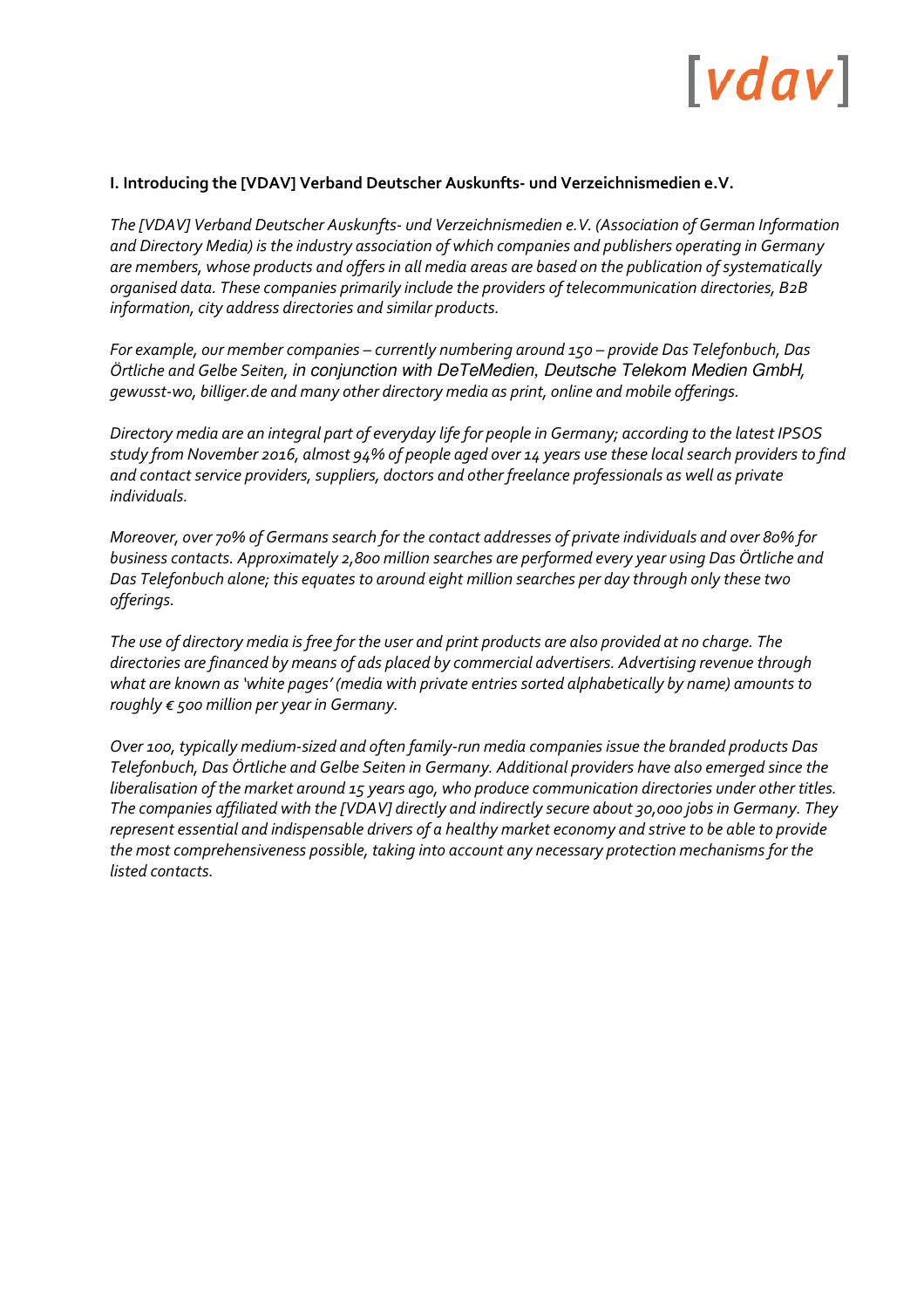#### **II. Current procedure and legal foundation**

**How are telephone book entries made today?** 

(to be equated with entries in an online or mobile directory and telephone information services) **The legal foundations in the EU and Germany today:** 

**EU:** 

**Directive 2002/58/EC of the European Parliament and of the Council of 12 July 2002 concerning the processing of personal data and the protection of privacy in the electronic communications sector (Directive on privacy and electronic communications)** 

#### **Article 12**

#### **Directories of subscribers**

- 1. Member States shall ensure that subscribers are informed, free of charge and before they are included in the directory, about the purpose(s) of a printed or electronic directory of subscribers available to the public or obtainable through directory enquiry services, in which their personal data can be included and of any further usage possibilities based on search functions embedded in electronic versions of the directory.
- 2. Member States shall ensure that subscribers are given the opportunity to determine whether their personal data are included in a public directory, and if so, which, to the extent that such data are relevant for the purpose of the directory as determined by the provider of the directory, and to verify, correct or withdraw such data. Not being included in a public subscriber directory, verifying, correcting or withdrawing personal data from it shall be free of charge.
- 3. Member States may require that for any purpose of a public directory other than the search of contact details of persons on the basis of their name and, where necessary, a minimum of other identifiers, additional consent be asked of the subscribers.
- 4. Paragraphs 1 and 2 shall apply to subscribers who are natural persons. Member States shall also ensure, in the framework of Community law and applicable national legislation, that the legitimate interests of subscribers other than natural persons with regard to their entry in public directories are sufficiently protected.

#### **Germany:**

In Germany, entry in a subscriber directory is subject to Articles 45m, 47 and 104 of the German Telecommunications Act (TKG) and occurs at the request of the subscriber to their provider.

**Article 45m** states: **the subscriber may request at any time from their provider of a public telephone service to be entered with their telephone number, surname, first name and address into a publicly accessible subscriber directory, which may not necessarily be the provider's own proprietary directory, free of charge.** 

Article 104 governs the terms, stipulating that: subscribers may be entered into public, printed or electronic directories with their name, address and additional information including occupation, industry and nature of the entry, **insofar as they request their inclusion in such directories**.

**Article 47 TKG** stipulates that any company that performs telecommunications services and allocates telephone numbers must provide any other company with subscriber data pursuant to Article 104 TKG for the purpose of providing publicly accessible information services and subscriber directories.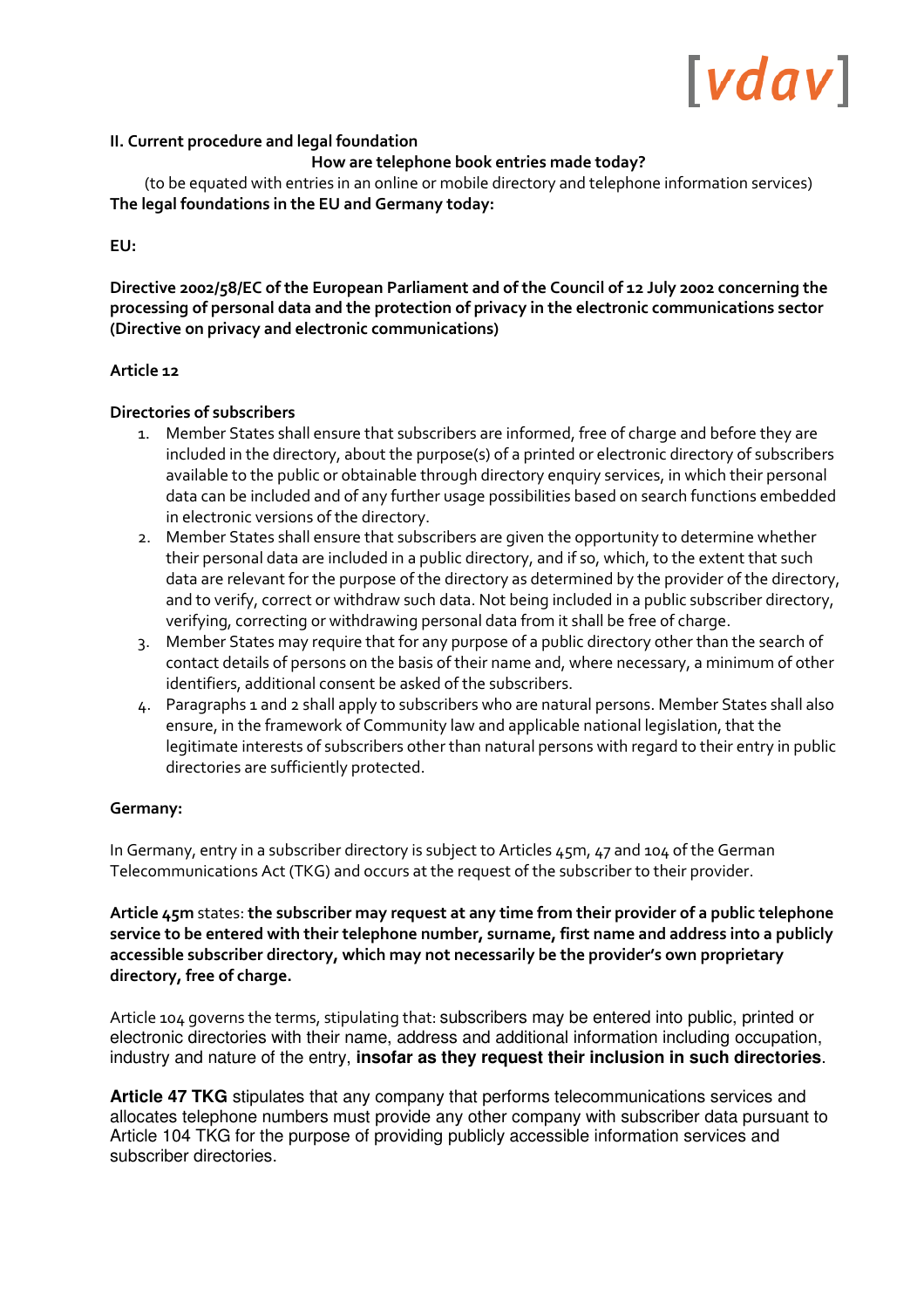### **The procedure currently occurs as follows:**

The end user enters into a contract for a landline or mobile network connection in their capacity as a private individual, trader, freelancer or representative of a company.

This may take place, for example:

- in person in a shop at the point of sale (PoS);
- via starter packages purchased at a discount store, for example, completing and submitting the forms contained therein;
- online on the respective web pages of the provider.

In all alternatives, the end user is to be informed that they have the option **to request a subscriber entry**. In order to be found in a directory or information service, such request is absolutely necessary as mandatory entry in Germany was replaced by the request requirement in 1996.

**In practice, however, this information is not regularly provided.** At the PoS, the end user is typically informed of the option to request a subscriber entry only on rare occasions; the default setting in the entry form is often therefore 'customer does not want an entry'. In other cases, these forms are not acknowledged or are difficult to discern in a 'pile' of required documents and forms. In many cases, the end user also assumes that it is not necessary to request an entry, since they are used to having had 'automatic' entries in the past.

If a request for entry is submitted, the subscriber record is added to the subscriber database of their carrier or provider.

According to Article 47 TKG, every provider is obligated to provide subscriber records for information and directory services. In order to facilitate this, Deutsche Telekom AG also hosts all subscriber records provided by all other providers (i.e. also its direct competitors); this practice has proved to be effective for many years.

Providers of information and directory services are able to purchase this complete directory or parts thereof from the DTAG at fair and non-discriminatory rates – monitored by the Federal Network Agency – in order to perform their own information services, publish a telephone book for a certain region or city, or offer an online directory.

**The subscriber data may only be used for this purpose exclusively and may not be sold or used for marketing purposes.** 

#### **III. General statement on the draft directive:**

# **Particularly with Article 15 and the explanations in No. 30 and 31, the draft of Directive 2002/58/EC dated 10th January 2017 defines essential framework conditions for our industry.**

We naturally welcome the efforts of the EU Commission to safeguard the protection of personal data in electronic communication, improve areas that still exhibit deficiencies and prevent the misuse of personal data.

# **However, the formulations of Article 15 in the draft misjudge essential foundations of processes and business models for operators of information and directory services.**

The proposed formulation of Article 15 entails problems which would render the further publication of 'white pages' (i.e. directories in all medial forms containing the communication data of private individuals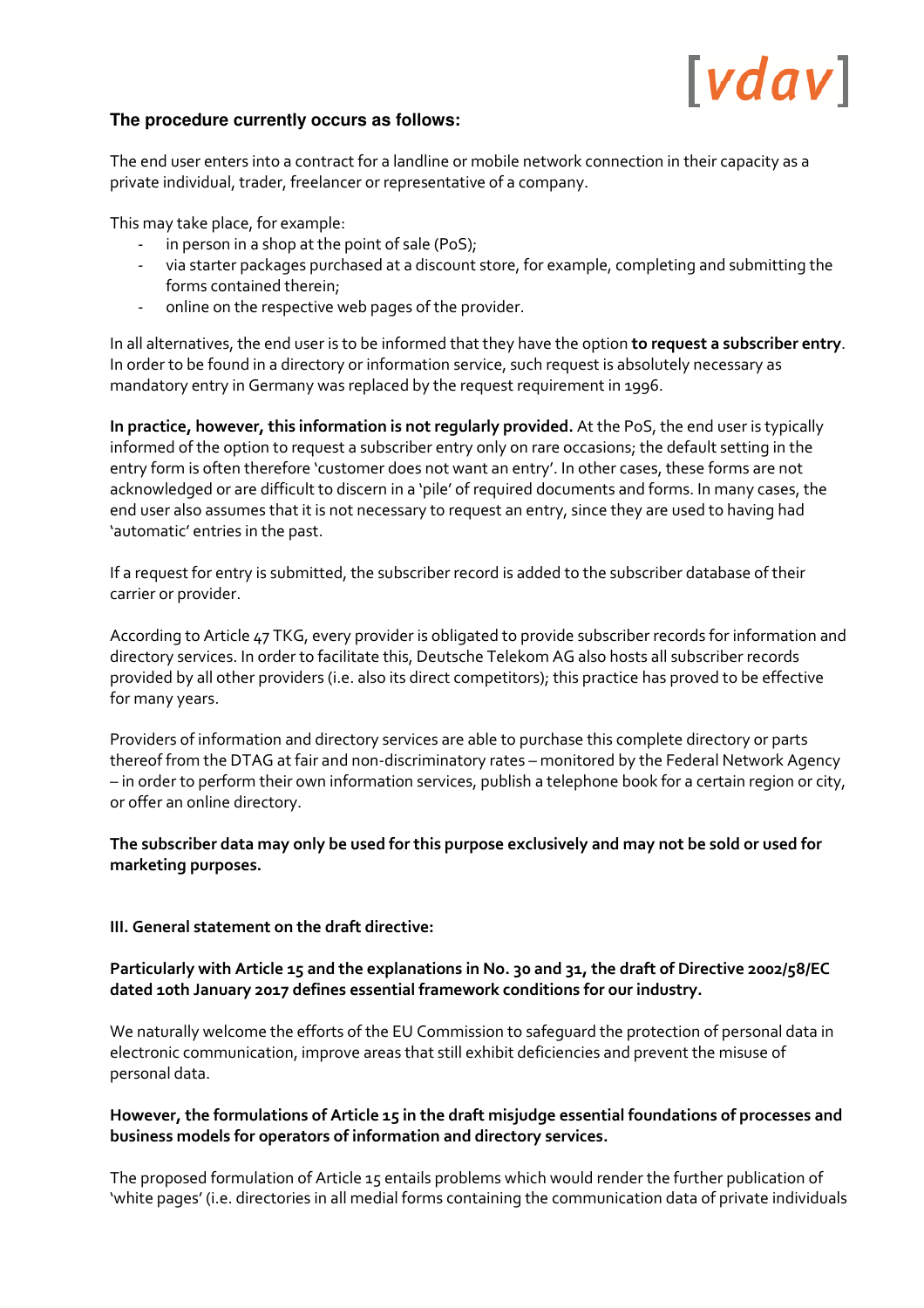

sorted by name in alphabetical order) and information services with private communication data practically impossible in the future.

**The implementation of Article 15 in its current draft version would accordingly have the effect that:** 

- **the publication of directories or the provision of information with private communication data would no longer be possible;**
- **over 60% of the directory market in Germany would collapse;**
- **around 80% of typically medium-sized and often family-run directory providers in Germany would be bereft of their business;**
- **several tens of thousands of jobs at the providers themselves and their service providers, such as IT firms, printers and paper suppliers, would be wiped out;**
- **citizens would be denied access to absolutely essential communication media without compelling reason precisely in times of a modern communication and information society, and;**
- **competition would be severely restricted in this market segment, if not wholly eliminated in favour of providers like WhatsApp.**

**Article 15 in its current version requires fundamental revision because:** 

- it not only impairs fair and non-discriminatory competition in favour of communication service operators, it even prevents this de facto;
- it places virtually insurmountable barriers to the market entry of new competitors or new business models;
- it fails to relieve processes of bureaucracy and, instead, creates new bureaucratic hurdles including for end users;
- it demands processes that cannot already be realised due to data protection reasons;
- it misjudges the data protection needs of those concerned.

#### **This cannot and should not be in the interest of European legislature.**

**On the contrary** – the unequal treatment carried out in recent years compared to new communication services like WhatsApp, Skype, Facebook or similar offerings has considerably encumbered companies in our industry; this has to stop. All providers must be treated equally with respect to access to communication data. In this respect, however, Article 15 is currently unsuitable in its current version.

### **In this connection, we explicitly welcome expansion to the application of the draft directive to OTTs such as Skype, WhatsApp, etc., which have largely replaced conventional communication services due to their frequency of use particularly among younger users.**

Viewed in the overall context, the provisions of the directive must ensure that the communication possibilities regarding information and directory services are regulated identically for all providers of electronic communication services.

To date, conventional European providers are restricted and encumbered without compelling reason, while new providers like WhatsApp or Skype are not subject to any restrictive framework conditions or even obligations whatsoever.

A service like **WhatsApp**, which has no registered address or personnel in Europe, may already have access to almost **100% of mobile telephone numbers used in Germany** due to the uncritical acceptance of its terms of business by end users. A large portion of those concerned may not have even noticed this because their data have been transmitted as they are listed in a third party's internal telephone book.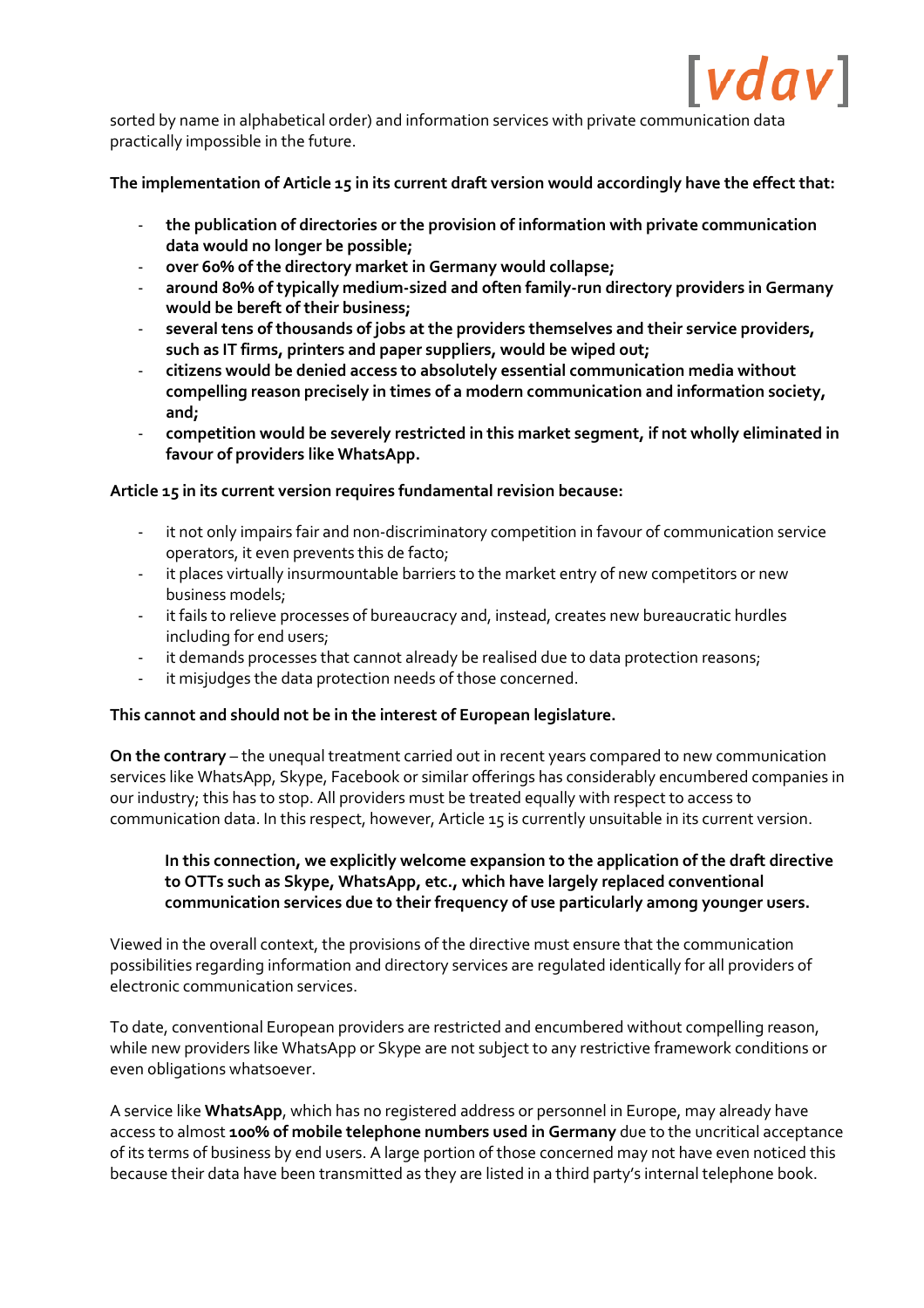

Their data have been sent to Facebook via WhatsApp in this way, although those concerned have never agreed to this transmission, nor do they possess a right to object.

Indeed, in **German directory and information services, only around 5%** of these communication data have been requested to be included in information and directory services by their actual users; this is **a flagrant discrepancy that cannot be tolerated any longer**.

**In any case, the OTTs must be treated equally in all respects with conventional providers of telecommunication services.** 

The example of WhatsApp especially – with around 35 to 40 million estimated users in Germany who have practically uncritically accepted their terms of business – also shows that **there is much less need for data protection** in favour of consumers than politicians and legislators claim.

# **Network and provider-neutral, free-to-use directory services as well as barrier-free and network-independent communication options for the greatest possible number of communication partners guarantee a modern, open communication and information society, and are hence absolutely essential.**

It cannot and should not be in the interest of legislature to create framework conditions for the future, which promote communication within closed and fee-based networks such as Xing or LinkedIn, prevent directory services which are not offered by the providers of electronic communication services themselves and restrict free competition and hence information and directory media as easy-to-use and barrier-free communication services without compelling reason.

To ensure equal conditions for all players the right to be forgotten according to the DSGVO should apply for directory publishers and information providers regarding the data of endusers too. A special data protection regulation is not necessary.

#### **IV. Detailed statement:**

# **1. An interface does not exist between 'operators of publicly accessible directories' and end users. Article 15 in the draft version states:**

"The providers of publicly available directories shall obtain the consent of end-users who are natural persons to include their personal data in the directory and, consequently, shall obtain consent from these end-users for inclusion of data per category of personal data, to the extent that such data are relevant for the purpose of the directory as determined by the provider of the directory. Providers shall give endusers who are natural persons the means to verify, correct and delete such data."

### **Article 15 thereby specifies for the first time that the 'providers of publicly available directories' (i.e. ultimately the companies affiliated with the [VDAV]) shall obtain the consent of endusers who are natural persons listed in the directories and inform them of further details related to the entry.**

In Germany, the publication of contact data in telecommunications has already been subject to the **request** of the subscriber for around two decades (see above Article 104 TKG).

This request is submitted upon concluding a contract with a carrier or provider at the point of sale (i.e. in the provider's shop) or, in the case of concluding a contract online, via corresponding forms attached to the contract documents.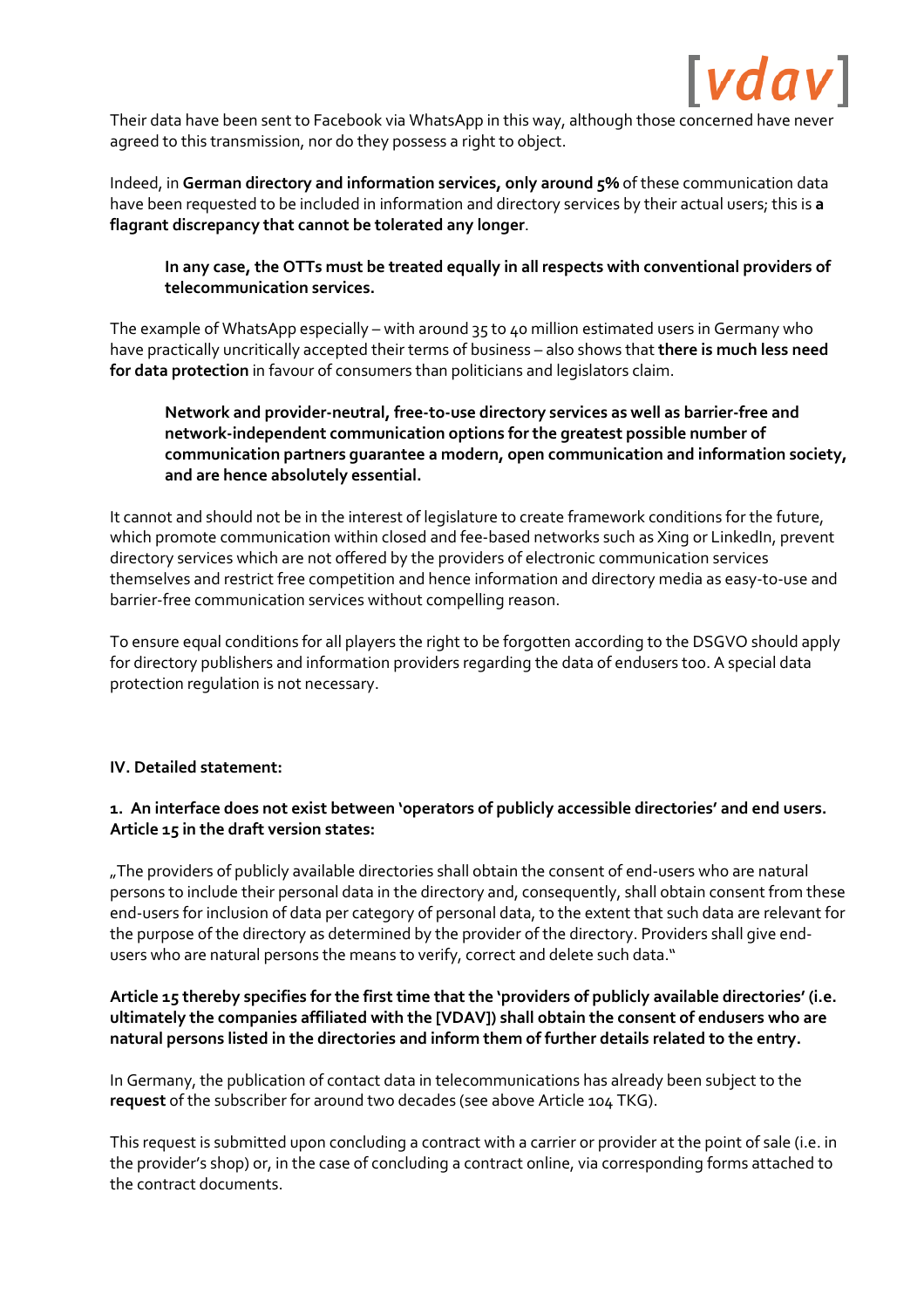

**The directory providers in Germany – but the situation is identical in many other EU member states – have no contact whatsoever with subscribers (definition pursuant to the previous version of Article 12) or endusers, and they are not even permitted to contact them due to data protection provisions already in effect.** 

Likewise, end users who, for whatever reason, have not been informed about their entry options or have not acknowledged this possibility, cannot be identified by directory providers; it is already practically impossible to contact them.

**Providers of directory services are accordingly unable to comply with the obligations set down in Article 15 of the draft.** 

**The system proven for decades, wherein communication data are recorded by the providers of electronic communication services, must therefore be maintained.** 

#### **2. The requirement of 'consent' from the end user**

The personal data that are to be handled according to Article 15 concern names and communication addresses, which are absolutely necessary in order to maintain as broad, barrier-free and networkindependent communication as possible.

Moreover, these data may only be used for directory and information purposes. Any use of the data beyond these aforementioned purposes, such as direct marketing, is not permitted. Directory and information services merely concern the publication or use of data for enabling communication.

In this respect, it is inconceivable why the explicit consent of the end user should be required. Indeed, in the vast majority of member states, end users have hitherto been granted a basic right to object against the publication of their data, which likewise completely satisfies end users' need for data protection.

Experience with the request requirement pursuant to Article 104 TKG in Germany has clearly shown that the application of a request or consent regulation for the publication of communication data is not expected by those concerned due to their own perceived limited need for data protection.

In many cases, the negative consequences of unsubmitted consent due to lack of awareness of the regulation and its implications are only realised after several months; at which point, the damage can scarcely be undone.

In practice, this means that not an insignificant number of customers only notice that they can no longer be found using an information or directory service weeks after entering into a contract or amending a contract. Many are not informed about the need to provide consent at the point of sale; they fail to understand the regulation itself or its implications, or they associate it with other encumbrances (such as direct marketing, spam, etc.), although they still actually want to be found.

Based on our 20 years of experience, we therefore expressly deny that explicit consent or even a request on the part of the end user is really necessary for directory entries.

We believe a clear and straightforward 'NO' in this respect is also considered completely sufficient by the majority of end users and takes adequate account of the need for protection – as demonstrated in particular by the predominantly uncritical use of services like WhatsApp etc.

There is **another problem** in relation to the opt-in system and the information obligations on the part of directory service providers: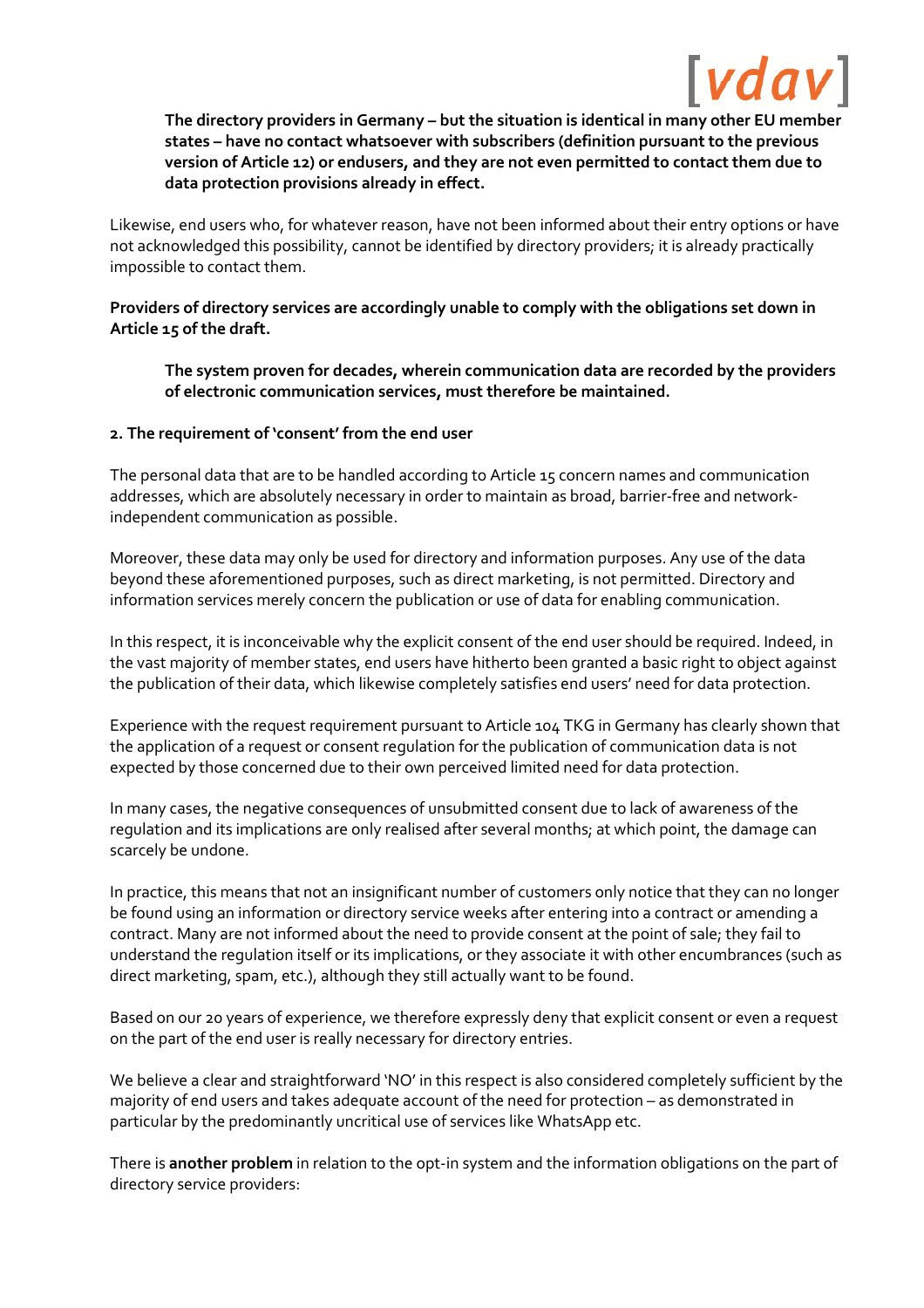### **3. The greater, rather than reduced degree of bureaucratisation**

Due to the pronounced competitive situation in Germany, there are at least two nationwide (print) directories with the communication data of natural persons that are offered by various directory providers, and additional such directories can also be found within certain regions. There are likewise more online and mobile offerings. Simply for the operation of telephone information services, the Federal Network Agency has allocated corresponding telephone numbers to around 50 companies, which themselves would be required to obtain such consent – with the exception of the few proprietary information services provided by carriers.

If every single one of these providers had to obtain their own opt-in consent and inform end users accordingly, **this would result in several dozen directory and information providers having to retrieve the consent of each and every subscriber**.

Even if just two different providers had to obtain consent, end users would feel unduly inconvenienced. As a possible consequence, they might therefore take a critical or negative view of such services and deny their consent or opt-in for these rather irrelevant reasons.

### **The regulation formulated in the draft is also therefore impractical for this reason and would unduly restrict fair competition as well as market entry for new players or offerings without fulfilling any compelling need.**

#### **4. Definition of natural and legal persons**

Although our proposed general opt-out solution does not strictly necessitate a distinction between natural and legal persons as stipulated in Article 15, a number of brief explanations are included below as it is imperative to precisely define the terminology before proceeding in greater detail.

In Germany, according to surveys by the German Institute for Economic Research (DIW), there were more than two million independent self-employed people at the end of 2014 and approximately a further 1.7 million self-employed people with employees. According to a publication by the industry association Bitkom in 2014, there were around  $4.9$  million people in employment who operated in an independent, freelance capacity.

These groups of freelance people typically depend on potential customers being able to contact them. Generally, they do not have separate communication channels for private and commercial contacts; instead, they only use a single interface. In the event these freelancers were to fall under the definition of 'natural persons', an opt-in system would make it unduly difficult for them to be listed in directories – which is necessarily in their own interest for the most part.

**We therefore advocate that the term 'legal persons' also be expanded to encompass natural persons such as freelancers and small traders and that these persons are likewise granted a right to object against the publication of their communication data as soon as they develop commercial activities of any kind.** 

**5. Competition is restricted or eliminated and an unduly high barrier to market entry is placed for potential new players.** 

**In the event Article 15 were to be implemented as proposed, this would result in** a contract being concluded at the point of sale of an operator of electronic communication services and the end user being allocated a telephone number or user identification. This telephone number and other personal details, such as name and address, would be stored by the provider in accordance with their terms of